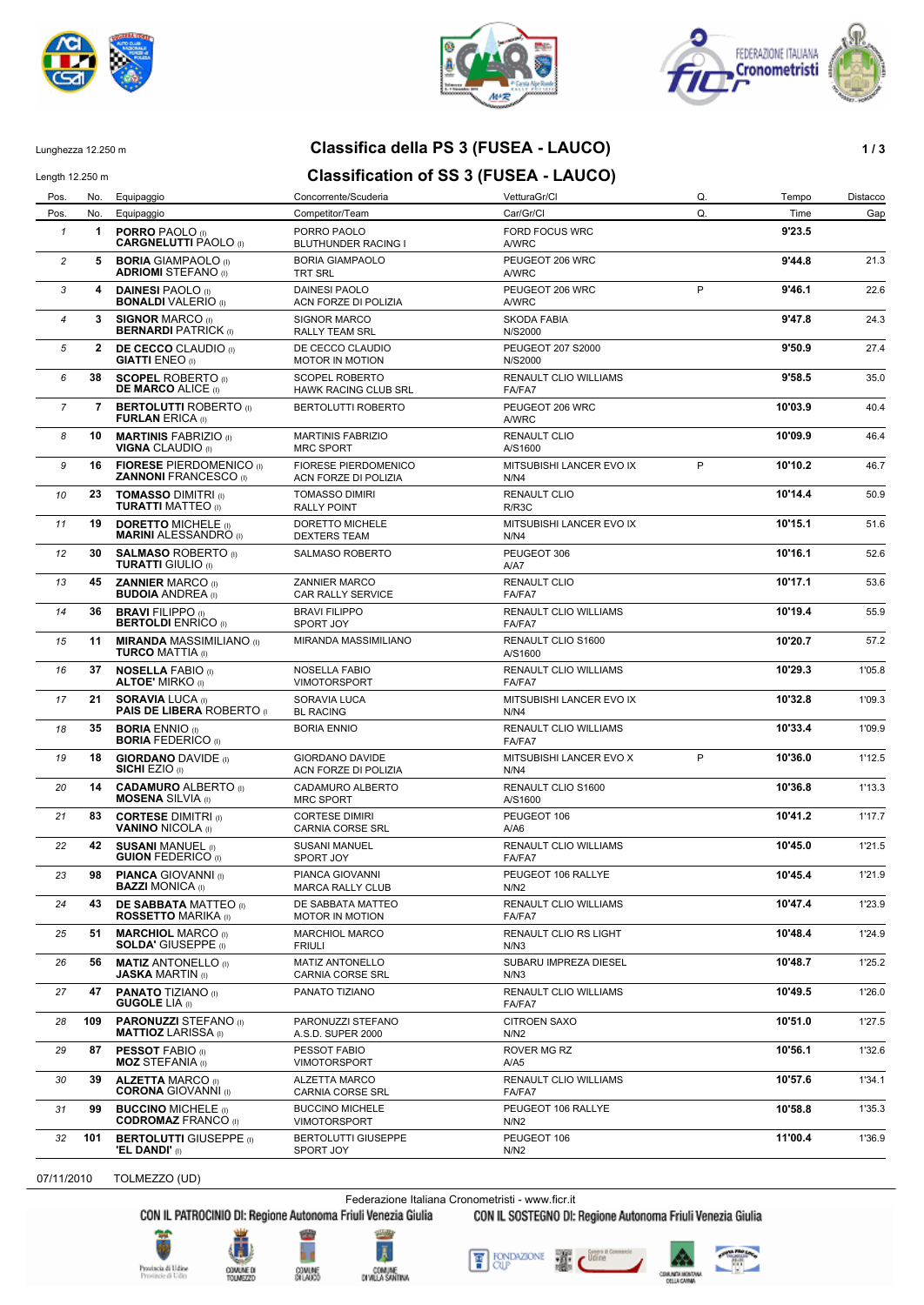





# Lunghezza 12.250 m **Classifica della PS 3 (FUSEA - LAUCO) 2 / 3**

## Length 12.250 m **Classification of SS 3 (FUSEA - LAUCO)**

| Pos. | No. | Equipaggio                                                     | Concorrente/Scuderia                            | VetturaGr/Cl                           | Q.          | Tempo   | Distacco |
|------|-----|----------------------------------------------------------------|-------------------------------------------------|----------------------------------------|-------------|---------|----------|
| Pos. | No. | Equipaggio                                                     | Competitor/Team                                 | Car/Gr/Cl                              | Q.          | Time    | Gap      |
| 33   | 24  | <b>MARTINELLI ALBERTO</b> (I)<br><b>CROSILLA SIMONE</b> (I)    | <b>MARTINELLI ALBERTO</b><br>CAR RALLY SERVICE  | RENAULT CLIO<br>R/R3C                  |             | 11'01.1 | 1'37.6   |
| 34   | 74  | <b>FONTANA KYD (I)</b><br><b>ANDRIOLO ALEX (I)</b>             | <b>FONTANA KYD</b><br>HAWK RACING CLUB SRL      | RENAULT CLIO RS LIGHT<br>N/N3          |             | 11'02.2 | 1'38.7   |
| 35   | 106 | <b>SUSANI LUCA (I)</b><br><b>QUARINA DENNY</b> (i)             | SUSANI LUCA (I)<br>SPORT JOY                    | PEUGEOT 106<br>N/N2                    |             | 11'04.0 | 1'40.5   |
| 36   | 33  | LEIGEB HEINZ (A)<br><b>EDER HORST (A)</b>                      | LEIGEB HEINZ                                    | <b>RENAULT CLIO</b><br>R/R3C           |             | 11'08.7 | 1'45.2   |
| 37   | 48  | <b>COLLINASSI ROBERTO</b> (I)<br><b>DALLA PIETRA FABIO (i)</b> | <b>COLLINASSI ROBERTO</b><br>E.R. MOTORSPORT    | <b>RENAULT CLIO</b><br>FA/FA7          |             | 11'12.7 | 1'49.2   |
| 38   | 40  | <b>ACCO LINO</b> (I)<br><b>NARDUZZI EVA (I)</b>                | <b>ACCO LINO</b><br><b>MIRANO RALLY</b>         | RENAULT CLIO WILLIAMS<br>FA/FA7        |             | 11'13.9 | 1'50.4   |
| 39   | 54  | <b>BELTRAMINI DIEGO (I)</b><br><b>GOTTI</b> CLAUDIO (I)        | <b>BELTRAMINI DIEGO</b>                         | <b>RENAULT CLIO RS</b><br>N/N3         |             | 11'15.0 | 1'51.5   |
| 40   | 6   | <b>TUROLO ALBERTO</b> (i)<br><b>VALMASSOI PAOLA (I)</b>        | <b>TUROLO ALBERTO</b><br><b>FRIULI</b>          | PEUGEOT 206 WRC<br>A/WRC               |             | 11'15.2 | 1'51.7   |
| 41   | 28  | <b>SCHULZ FRANZ (A)</b><br><b>HOFSTETTER HANNES (A)</b>        | <b>SCHULZ FRANZ</b>                             | PEUGEOT 207<br>R/R3T                   |             | 11'15.5 | 1'52.0   |
| 42   | 27  | <b>COPPOLA LUCA (I)</b><br><b>CRISTOFOLI ALEX (i)</b>          | <b>CRISTOFOLI ALEX</b><br><b>MRC SPORT</b>      | PEUGEOT 207<br>R/R3T                   |             | 11'19.1 | 1'55.6   |
| 43   | 86  | <b>DE NARDO MARCO (I)</b><br><b>DE LUCA MATTIA</b> (I)         | DE NARDO MARCO (I)<br><b>BL RACING</b>          | PEUGEOT 106 XSI<br>FA/FA5              |             | 11'20.2 | 1'56.7   |
| 44   | 104 | <b>CUSSIGH PAOLO</b> (i)<br><b>SAPIENZA LUCIANO (I)</b>        | <b>CUSSIGH PAOLO</b><br><b>FRIULI</b>           | <b>CITROEN SAXO</b><br>N/N2            |             | 11'20.2 | 1'56.7   |
| 45   | 100 | <b>MARCHIOL GIANNI</b> (I)<br><b>GOI DEBORA</b> (I)            | <b>MARCHIOL GIANNI</b><br><b>FRIULI</b>         | <b>HONDA CIVIC EK4</b><br>N/N2         |             | 11'21.4 | 1'57.9   |
| 46   | 112 | <b>CHIUCH ANDREA</b> (I)<br><b>CORREDIG ALESSANDRO</b> (i)     | <b>CHIURCH ANDREA</b><br>SPORT JOY              | PEUGEOT 106<br>N/N2                    |             | 11'22.3 | 1'58.8   |
| 47   | 75  | <b>MATTIUZ ALFIO</b> (I)<br><b>DA LOZZO ANGELO (I)</b>         | <b>MATTIUZ ALFIO</b><br><b>MARCA RALLY CLUB</b> | <b>RENAULT CLIO WILLIAMS</b><br>FN/FN3 |             | 11'23.3 | 1'59.8   |
| 48   | 80  | <b>REPUTIN STEFANO</b> (I)<br><b>ARTICO KATIA (I)</b>          | REPUTIN STEFANO<br><b>MRC SPORT</b>             | <b>RENAULT CLIO</b><br>FN/FN3          |             | 11'23.8 | 2'00.3   |
| 49   | 50  | <b>TERPIN LUIGI (I)</b><br><b>DRIOLI PAOLO</b> (I)             | <b>TERPIN LUIGI</b><br><b>GORIZIA CORSE</b>     | <b>CITROEN C2</b><br>R/R2B             |             | 11'27.8 | 2'04.3   |
| 50   | 41  | <b>CROZZOLI MARCO (I)</b><br><b>DEL FRARI ALAN (I)</b>         | <b>CROZZOLI MARCO</b><br>ACN FORZE DI POLIZIA   | OPEL ASTRA<br>FA/FA7                   | P           | 11'27.9 | 2'04.4   |
| 51   | 108 | <b>GIATTI NICOLA</b> (I)<br><b>CELLA DANILO</b> (I)            | <b>GIATTI NICOLA</b><br><b>CARNIA CORSE SRL</b> | PEUGEOT 106<br>N/N2                    | P           | 11'29.2 | 2'05.7   |
| 52   | 92  | <b>PILAT ROBERTO</b> (I)<br><b>SIGNOROTTO FULVIO (I)</b>       | PILAT ROBERTO<br><b>MARCA RALLY CLUB</b>        | PEUGEOT 205 RALLYE<br>FA/FA5           |             | 11'30.0 | 2'06.5   |
| 53   | 117 | <b>ERMEN MATTEO</b> (i)<br><b>VISINTINI LEONARDO</b> (I)       | <b>ERMEN MATTEO</b><br>FORUM JULII HC           | PEUGEOT 106<br>N/N2                    |             | 11'33.8 | 2'10.3   |
| 54   | 31  | <b>MINCIN GABRIELE</b> (I)<br><b>GIOIELLI ADRIANO</b> (I)      | <b>MINCIN GABRIELE</b><br><b>BL RACING</b>      | <b>RENAULT CLIO</b><br>FA/FA7          |             | 11'36.3 | 2'12.8   |
| 55   | 85  | <b>TONIUTTI MARCO (I)</b><br><b>ZANIER LUCA (I)</b>            | <b>TONIUTTI MARCO</b>                           | PEUGEOT 106<br>A/A6                    |             | 11'37.0 | 2'13.5   |
| 56   | 72  | <b>PELLONI JOSEF</b> (i)<br><b>MONTIGLIO ELISABETTA</b> (I)    | PELLONI JOSEF<br><b>GORIZIA CORSE</b>           | <b>RENAULT CLIO</b><br>N/N3            |             | 11'38.0 | 2'14.5   |
| 57   | 29  | LE COULTRE STEPHANIE (CH<br><b>CALECA VERONICA (I)</b>         | LE COULTRE STEPHANIE (CH)<br>CARNIA CORSE SRL   | FIAT 500 ABARTH<br>R/R3T               | F           | 11'43.3 | 2'19.8   |
| 58   | 116 | <b>MARTINIS ANGELO</b> (i)<br><b>IUSSA CRISTINA</b> (I)        | <b>MARTINIS ANGELO</b><br>SPORT JOY             | CITROEN SAXO<br>N/N2                   |             | 11'44.7 | 2'21.2   |
| 59   | 79  | <b>PASCHINI LUCA (I)</b><br><b>GRESSANI MATTEO</b> (I)         | PASCHINI LUCA                                   | FIAT UNO TURBO<br>FN/FN3               |             | 11'46.1 | 2'22.6   |
| 60   | 114 | <b>MUSER LUCA (I)</b><br><b>SPANGARO THOMAS</b> (I)            | <b>MUSER LUCA</b><br>ACN FORZE DI POLIZIA       | PEUGEOT 106<br>N/N2                    | $\mathsf P$ | 11'46.4 | 2'22.9   |
| 61   | 46  | <b>ERLACHER CHRISTIAN (A)</b><br><b>APPELTAUER PAMELA (A)</b>  | ERLACHER CHRISTIAN                              | <b>FORD ESCORT RS</b><br>FA/FA7        |             | 11'48.8 | 2'25.3   |
| 62   | 70  | <b>FRANDOLI NICOLA (I)</b><br><b>GRASSI ALBERTO</b> (I)        | FRANDOLI NICOLA<br><b>GORIZIA CORSE</b>         | RENAULT CLIO RS<br>N/N3                |             | 11'49.7 | 2'26.2   |
| 63   | 120 | "JULLI" (I)<br><b>DE LUCA CORRADO</b> (I)                      | JULLI<br>ACN FORZE DI POLIZIA                   | PEUGEOT 106<br>N/N2                    | P           | 11'49.8 | 2'26.3   |
| 64   | 105 | <b>CANNONE FRANCESCO</b> (I)<br><b>SPINELLO MATTEO (I)</b>     | CANNONE FRANCESCO                               | PEUGEOT 106<br>N/N2                    |             | 11'50.1 | 2'26.6   |
|      |     |                                                                |                                                 |                                        |             |         |          |

07/11/2010 TOLMEZZO (UD)

Federazione Italiana Cronometristi - www.ficr.it<br>CON IL PATROCINIO DI: Regione Autonoma Friuli Venezia Giulia CON IL SOSTEGNO DI:

CON IL SOSTEGNO DI: Regione Autonoma Friuli Venezia Giulia





**COMUNE D**<br>TOM BASTER